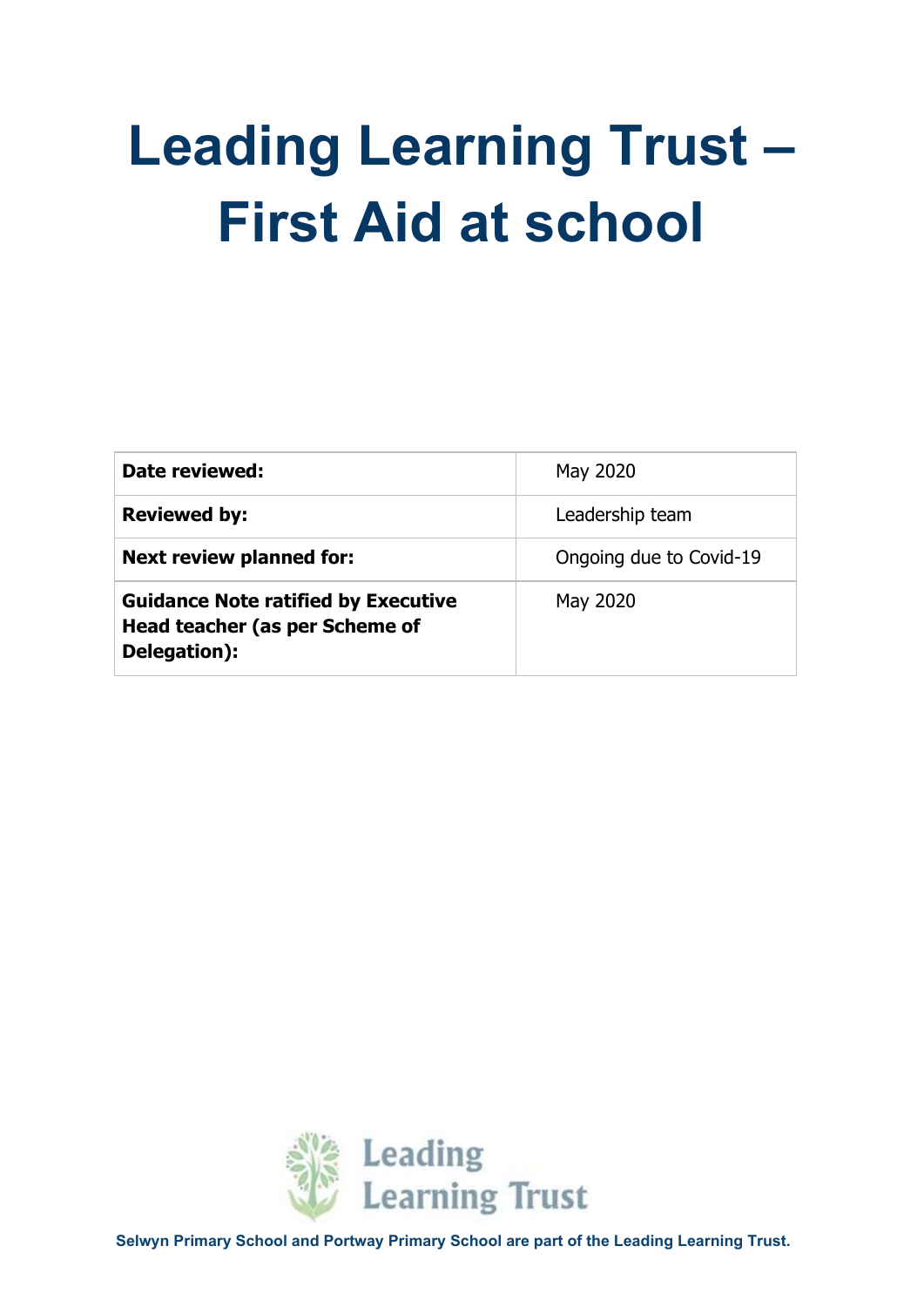

# **Contents**

| <b>1. OVERVIEW OF THE GUIDANCE NOTE MANAGEMENT PROCESS</b>                                | 3 |
|-------------------------------------------------------------------------------------------|---|
| 1.1. Document history                                                                     | 3 |
| 1.2. Review and approval                                                                  | 3 |
| <b>2. THE GUIDANCE NOTE</b>                                                               | 4 |
| 2.1. Introduction and context                                                             | 4 |
| 2.2. Procedure at school                                                                  | 4 |
| 2.3. Staff qualification and training                                                     | 4 |
| 2.4. Our management of first aid on school trips                                          | 5 |
| 2.5. Procedure for administering first aid at school during the school day                | 5 |
| 2.5.1. A summary of the steps we follow is outlined below:                                | 5 |
| 2.6. Arrangements for phased return to school post Covid-19 mandated closures             | 6 |
| 2.6.1. Cover and qualifications                                                           | 6 |
| 2.6.2. Equipment and health and safety                                                    | 6 |
| 2.6.3. Providing assistance to unwell children or staff showing symptoms of Covid-19<br>7 |   |
| 2.7. Appendix 1 - Guidance on putting on and removing PPE                                 | 9 |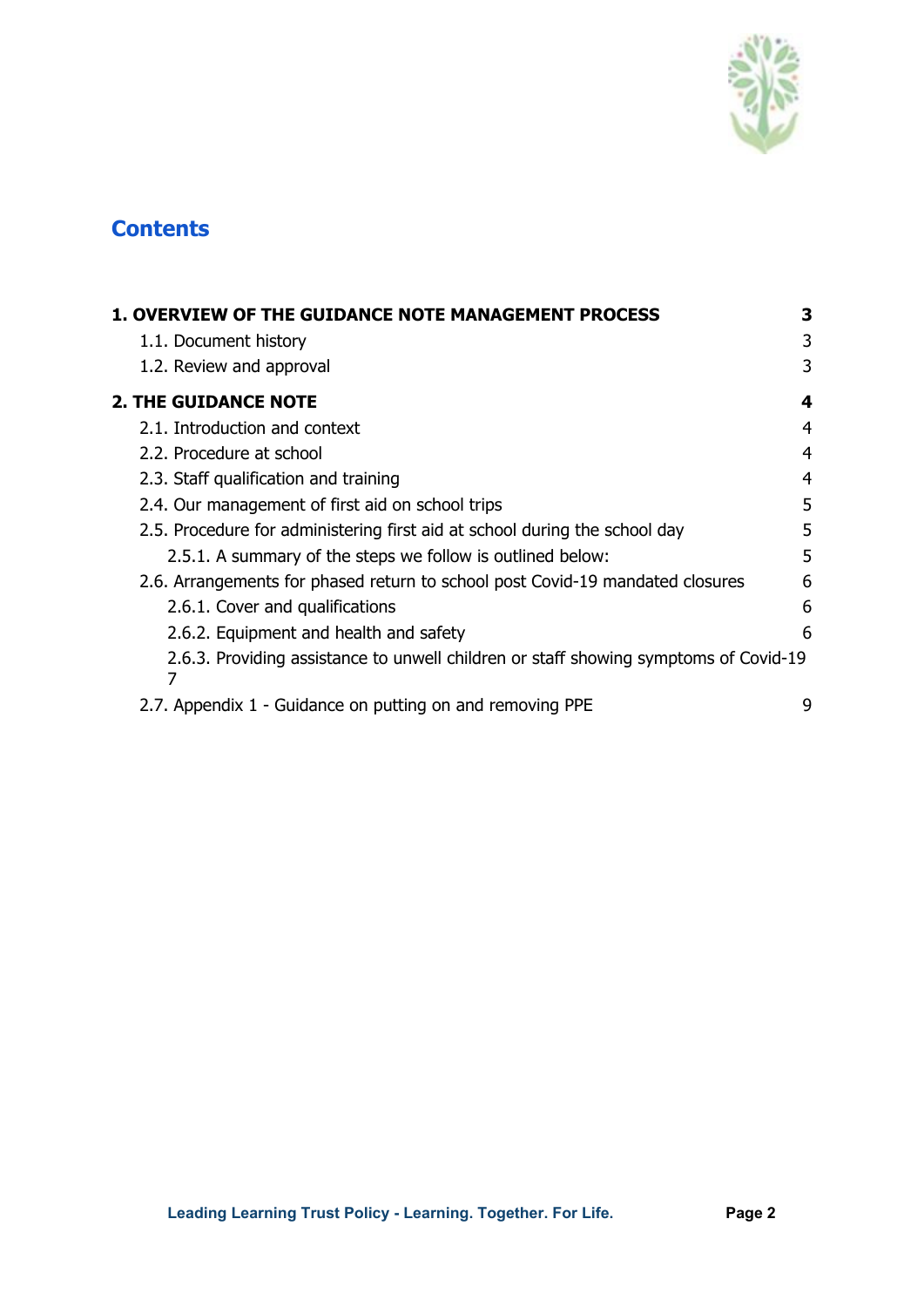

# <span id="page-2-0"></span>**1. OVERVIEW OF THE GUIDANCE NOTE MANAGEMENT PROCESS**

# <span id="page-2-1"></span>**1.1. Document history**

| <b>Date</b> | <b>Document title</b>                                                                   | Version |
|-------------|-----------------------------------------------------------------------------------------|---------|
| Sept 2016   | Guidance Note issued to support Trust Health and Safety Policy                          | 1.0     |
| May 2020    | Updated in relation to Covid-19 pandemic and phased return from<br>the 1st June 2020.   | 2.0     |
|             | Advice from both Judicium Education and gov.uk incorporated into<br>this Guidance Note. |         |
|             | Updated and approved version published on both school websites.                         |         |

#### **1.2. Review and approval**

The CEO of the Leading Learning Trust trustees has overall responsibility for this Guidance Note.

The Head teachers are responsible for the operation of the Guidance within the schools, as well as for the maintenance of a record of concerns raised.

This updated Guidance Note has been put in place as part of the Trust's coordinated response to the Covid-19 pandemic. It will be reviewed on an ongoing basis and staff will continue to receive the most up to date information.

**Leading Learning Trust Policy - Learning. Together. For Life. Page 3**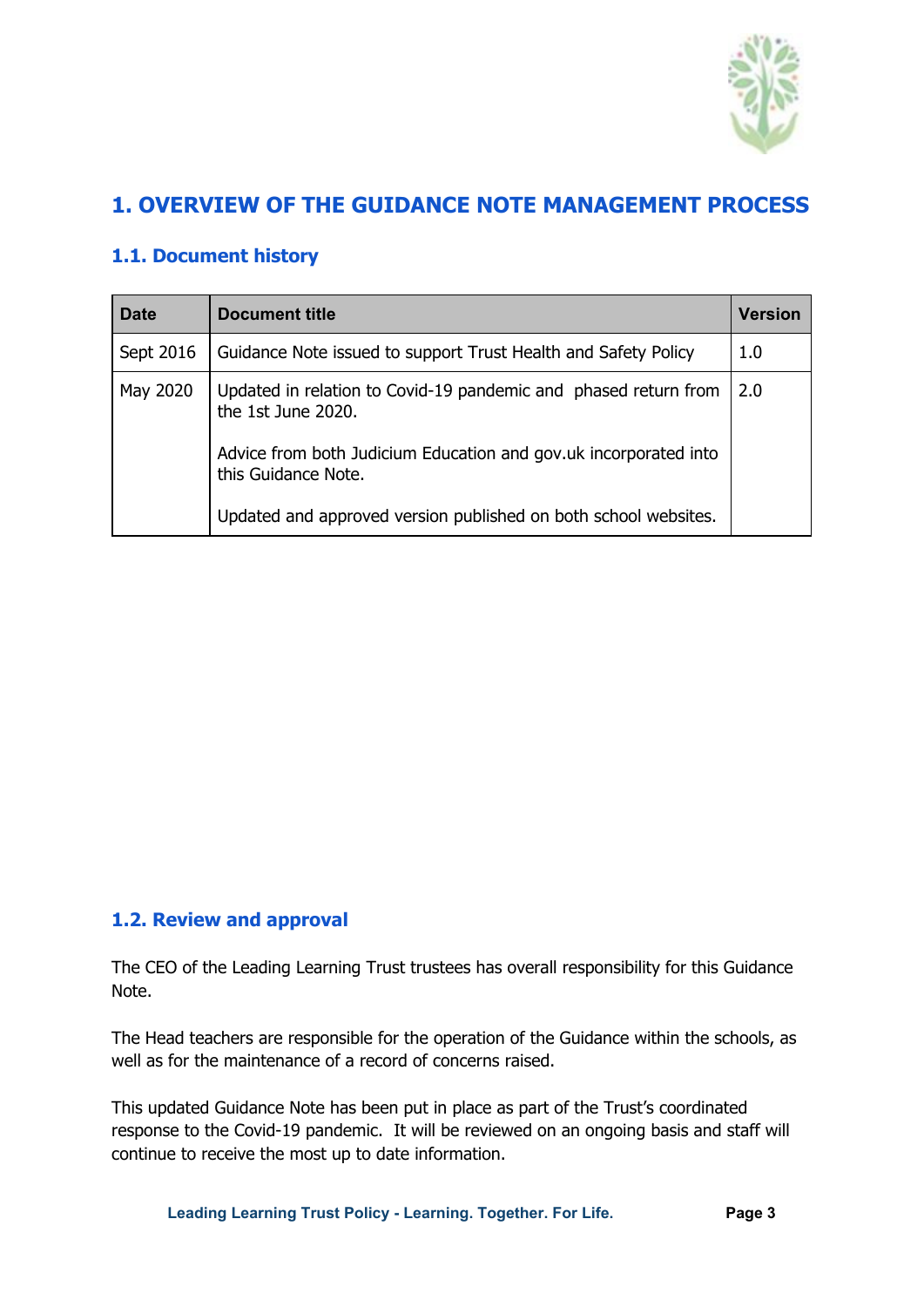

# <span id="page-3-0"></span>**2. THE GUIDANCE NOTE**

#### <span id="page-3-1"></span>**2.1. Introduction and context**

This Guidance Note forms part of our Health and Safety Management System across the Leading Learning Trust.

First aiders at both Portway and Selwyn Primary School deal with any accident or illness in accordance with Standard Procedure SP022 - first aid in Schools and Other Educational Settings (May 2013).

Further information (for internal use) is provided in a first aid Guidance Note which outlines the management of first aid at school, and lists all those trained in first aid. All staff must be familiar with this guidance, a copy of which can be found at the front reception desk, in the staffroom, and in the new starter induction pack. In addition, further guidance is available in the Guidance on First aid in Schools booklet [published](https://assets.publishing.service.gov.uk/government/uploads/system/uploads/attachment_data/file/306370/guidance_on_first_aid_for_schools.pdf) by the DfE (published in August 2000).

#### <span id="page-3-2"></span>**2.2. Procedure at school**

In summary, a record is kept and parents informed, whenever a child or member of staff requires first aid treatment. Appropriate records are kept in the School Office, including documentation of the incident - a copy of which is sent home with the child. Parents/carers are also advised by phone when such treatment is administered, and, where appropriate, asked to collect their child from school. Children will be placed in a quiet area which is close to a toilet, and drinking water, and is easy to supervise.

## <span id="page-3-3"></span>**2.3. Staff qualification and training**

Any member of staff who has attended and passed the statutory four-day first aid course will be regarded as a first aider. (NB the one-day Emergency First aid course is not sufficient).

A list of first aiders will be prominently displayed in the School Office and staffroom, along with their training renewal dates.

The Head teacher will nominate a member of staff to ensure that first aid materials are inspected on a regular basis, not less than once per half term and stocked up. A list of first aid boxes will be prominently displayed in all rooms.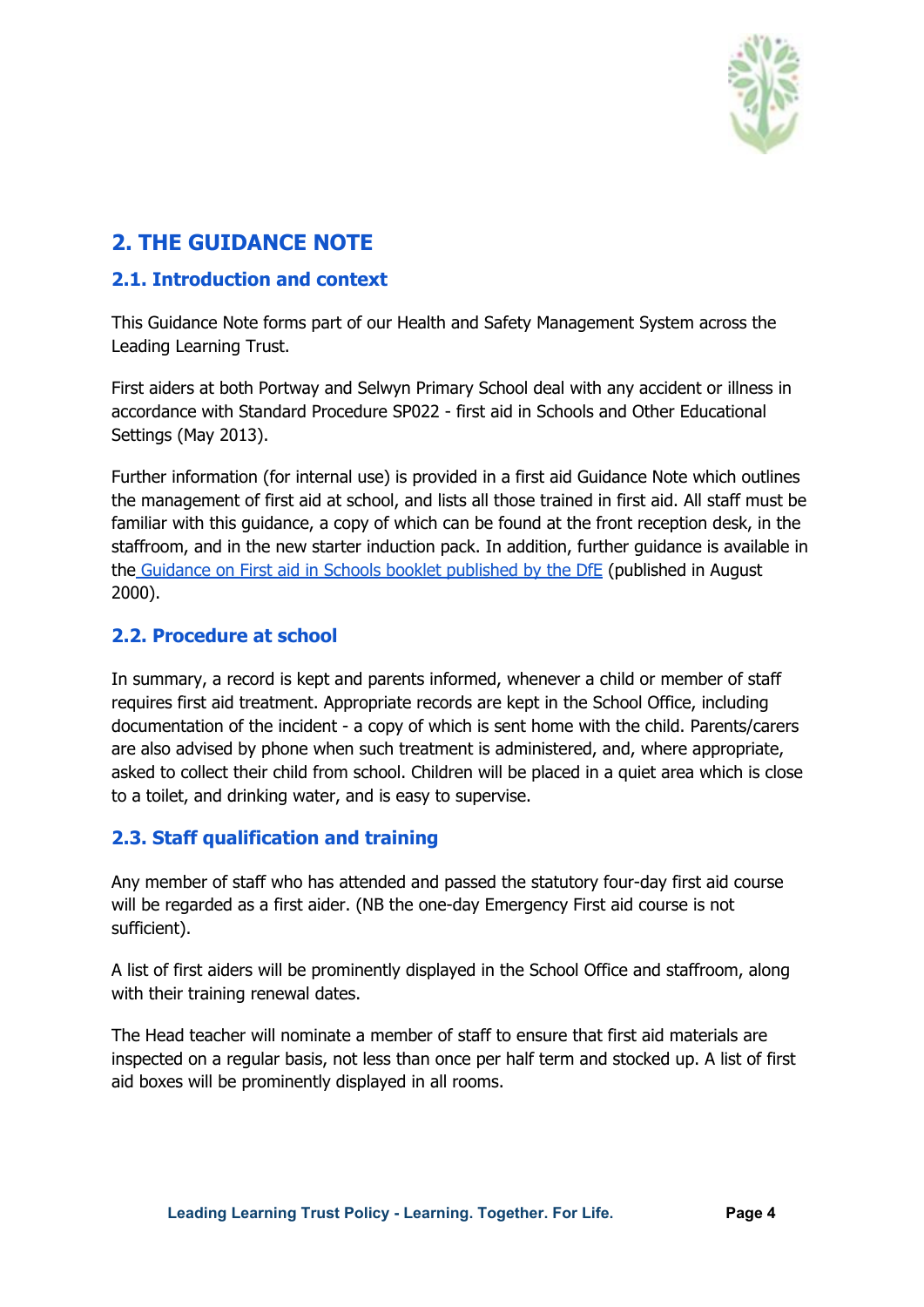

All staff may treat children for minor ailments and accidents. Children and visitors may not give any treatment to other children, other than in life-threatening situations. Before applying adhesive plasters staff must check that children are not allergic to these.

It is vital that staff do not administer any medication however common, unless specifically instructed to do so. Doing so may constitute a serious disciplinary issue and may endanger the life or health of the child.

# <span id="page-4-0"></span>**2.4. Our management of first aid on school trips**

On every school trip, we have a trained first aider, who is available at all times. Staff to pupil ratios ensure that this person is also able to accompany any child who takes ill/is injured, should they need to leave the trip prematurely.

A fully stocked first aid bag must be taken on school trips. Any inhalers and medication for specific children must also be taken.

Should an incident or illness occur whilst on the visit, the responsible adults on the visit should ensure that appropriate action is taken (e.g. administer first aid, contact school to arrange contact with the child's parent/carer, call an ambulance etc.) On return to school, the usual documentation must be completed, a copy of which is passed to the child, so as to inform his/her parent/carer.

Note that should a serious incident/illness occur on a visit ('serious' is defined as either (a) requiring treatment by paramedics at the scene and or (b) hospitalisation for any length of time), a School Incident Form (SP137) must be completed on return to school. The form should be passed to the Educational Visits Coordinator with a copy of the Risk Assessment and a record of the event.

## <span id="page-4-1"></span>**2.5. Procedure for administering first aid at school during the school day**

As part of our duty of care to our children, we have (a) arrangements in place for dealing with first aid at school, (b) a list of designated first aid contacts (by year group) and (c) a listing of all staff who have received first aid training. The notes below provide further detail.

#### <span id="page-4-2"></span>**2.5.1. A summary of the steps we follow is outlined below:**

- During lunchtime the qualified first aiders are the staff based in the School Office, as well as a designated first aider in the playground.
- ●
- If the designated first aider decides that the child needs first aid, then they will take them to the office.

**Leading Learning Trust Policy - Learning. Together. For Life. Page 5**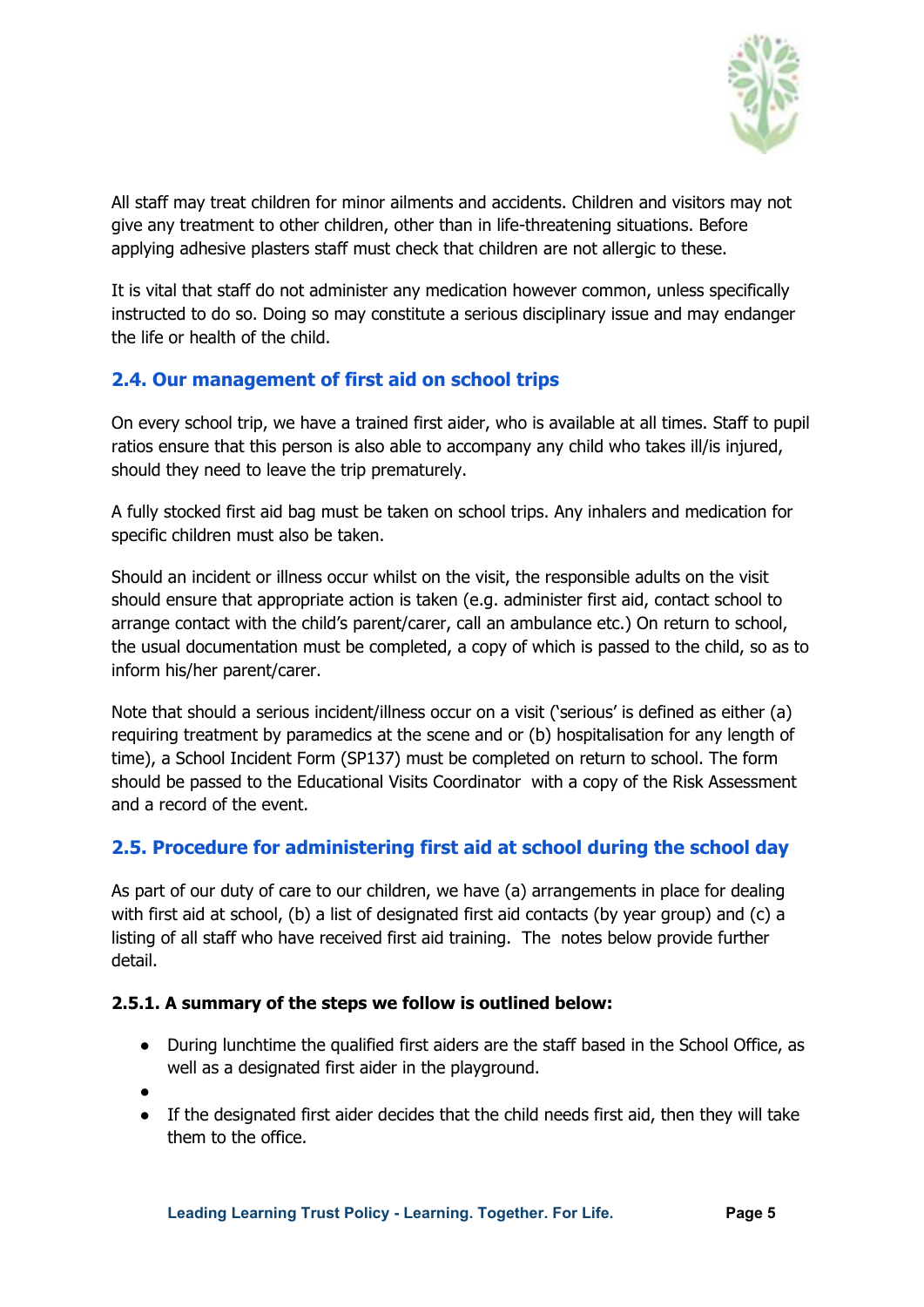

- Apart from lunchtime, the responsibility for the welfare and safety of children in their class lies with the class teacher.
- It is the class teacher's responsibility to ensure that the children in their care receive first aid treatment if necessary.
- If a child has a major injury during teaching time, then the teacher should seek help from another adult, and call a qualified first aider to come to the classroom immediately.
- If a child should have a minor injury, the teacher should send the child to a designated first aider. Children should go to the designated first aider accompanied by a responsible child or an adult.
- After treatment, the designated first aider will take the child back to the class and inform the teacher.
- If the child is sent home, or taken to hospital, then the designated first aider will inform the class teacher.

# <span id="page-5-0"></span>**2.6. Arrangements for phased return to school post Covid-19 mandated closures**

#### <span id="page-5-1"></span>**2.6.1. Cover and qualifications**

At the Leading Learning Trust, we are following the recent (May 2020) [guidance](https://www.hse.gov.uk/news/first-aid-certificate-coronavirus.htm) provided by the HSE (Health and Safety [Executive\)](https://www.hse.gov.uk/news/first-aid-certificate-coronavirus.htm) regarding (a) cover and (b) qualification during the Covid-19 pandemic. Key points are as follows:

- Due to fewer children than usual being in school, we will review our first aider cover arrangements.
- We have reviewed our listing of all current first raiders, and ensured that those whose training expires on or after 16 March 2020 apply for an extension. Requalification must take place before 30 September 2020.
- Due to the pandemic, the HSE supports online refresher training.

## <span id="page-5-2"></span>**2.6.2. Equipment and health and safety**

Our Trust Intimate Care Policy states that all staff providing intimate care are provided with (a) plastic gloves and (b) aprons, which should be placed in designated bins for disposal. In addition, eye protection (visor or goggles) will be provided if there is a risk of droplets. Should resuscitation be required, a face shield will be available, if a decision is made to perform mouth to mouth CPR - as per first aid training procedures. This practice will be followed for ALL first aid treatment during the Covid-19 pandemic. In addition, masks will be available in the first aid area: staff are encouraged to wear these, but are not required to do so.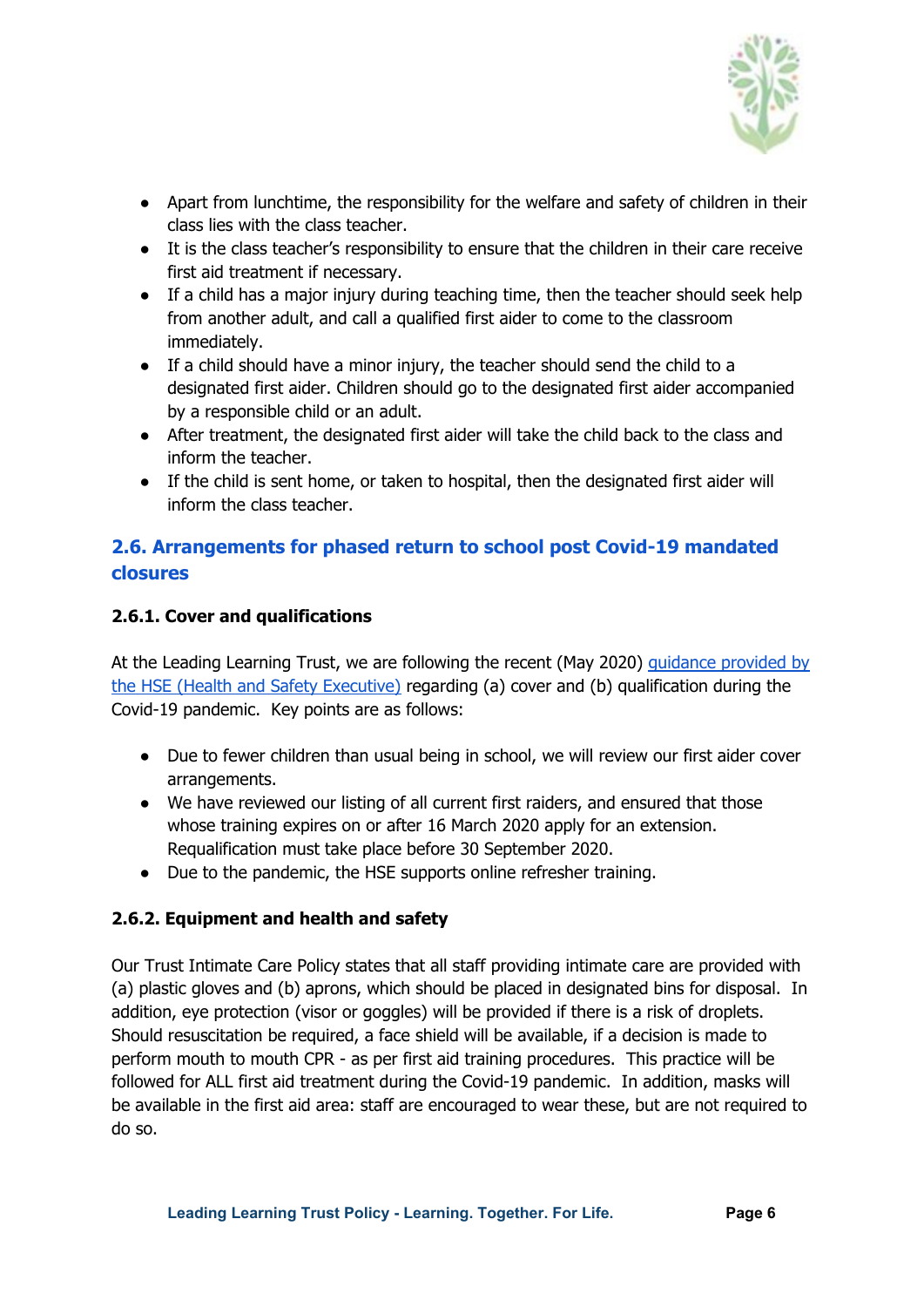

Any used protective equipment must be disposed of safely in the designated bins provided in the first aid areas.

All first aid staff are reminded to clean their hands thoroughly with soap and water or alcohol sanitiser before putting on and after removing PPE.

#### <span id="page-6-0"></span>**2.6.3. Providing assistance to unwell children or staff showing symptoms of Covid-19**

The Trust is following government guidance which details the precautions to take when providing assistance to unwell individuals showing symptoms of Covid-19 and how to effectively clean and disinfect the area:

- the person should be placed away from others (ideally in a designated area to deal with people who has Covid-19 symptoms) and where this is not possible, those not involved should be asked to leave the area or remain at least 2 metres away
- cleaning the area where assistance was provided should follow the advice for cleaning in [non-healthcare](https://www.gov.uk/government/publications/covid-19-decontamination-in-non-healthcare-settings) settings
- areas where the individual has passed through and spent minimal time, such as corridors, should be cleaned the usual way. All surfaces that the individual has come into contact with must be cleaned and disinfected.

Anyone who has had close contact with the individual must be advised on what to do if they develop systems of COVID-19 and to follow the advice on the NHS [website.](https://www.nhs.uk/conditions/coronavirus-covid-19/)

A copy of the [government](https://www.gov.uk/government/publications/novel-coronavirus-2019-ncov-interim-guidance-for-first-responders/interim-guidance-for-first-responders-and-others-in-close-contact-with-symptomatic-people-with-potential-2019-ncov#what-to-do-if-you-are-required-to-come-into-close-contact-with-someone-as-part-of-your-first-responder-duties) guidance available on this page is replicated below - in italicised text. A poster with guidance on how to put on and remove PPE safely is attached as Appendix 1.

#### **What to do if you are required to come into close contact with someone as part of your first responder duties - Personal protective equipment (PPE)**

Where it is not possible to maintain a 2 metre or more distance away from an individual, disposable gloves and <sup>a</sup> disposable plastic apron are recommended. Disposable gloves should be worn if physical contact is likely to be made with potentially contaminated areas or items.

The use of <sup>a</sup> fluid repellent surgical face mask is recommended and additional use of disposable eye protection (such as face visor or goggles) should be risk assessed when there is an anticipated risk of contamination with splashes, droplets of blood or body fluids.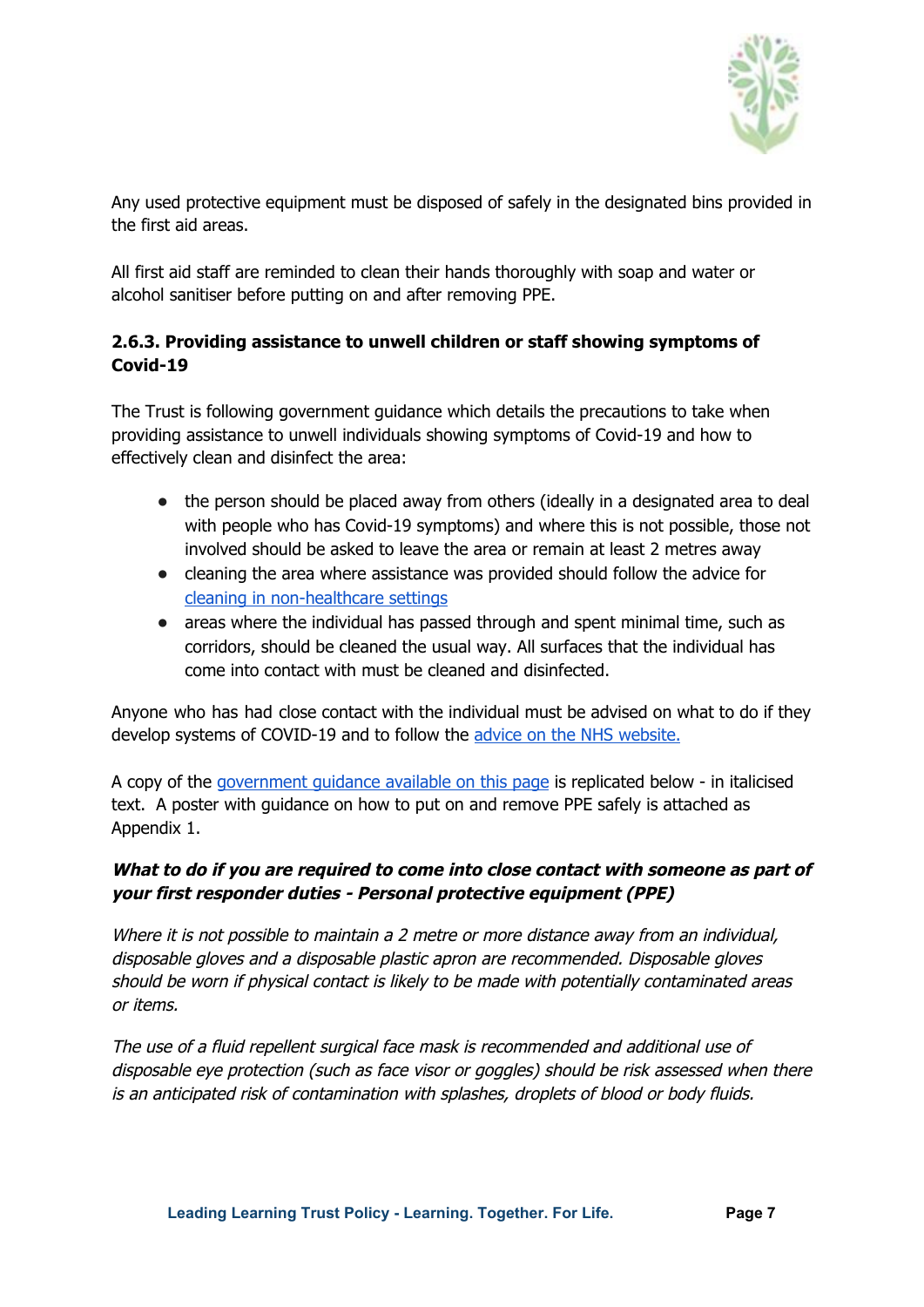

When using a fluid repellent surgical face mask, you should mould the metal strap of the mask over the bridge of the nose and make sure the mask fits snugly under the chin, around or across any facial hair if present.

Clean your hands thoroughly with soap and water or alcohol sanitiser before putting on and after taking off PPE. In all circumstances where some form of PPE is used, the safe removal of the PPE is <sup>a</sup> critical consideration to avoid self-contamination. Guidance on putting on and taking off PPE is available - see Appendix 1. Use and dispose of all PPE according to the instructions and training provided by your employer or organisation.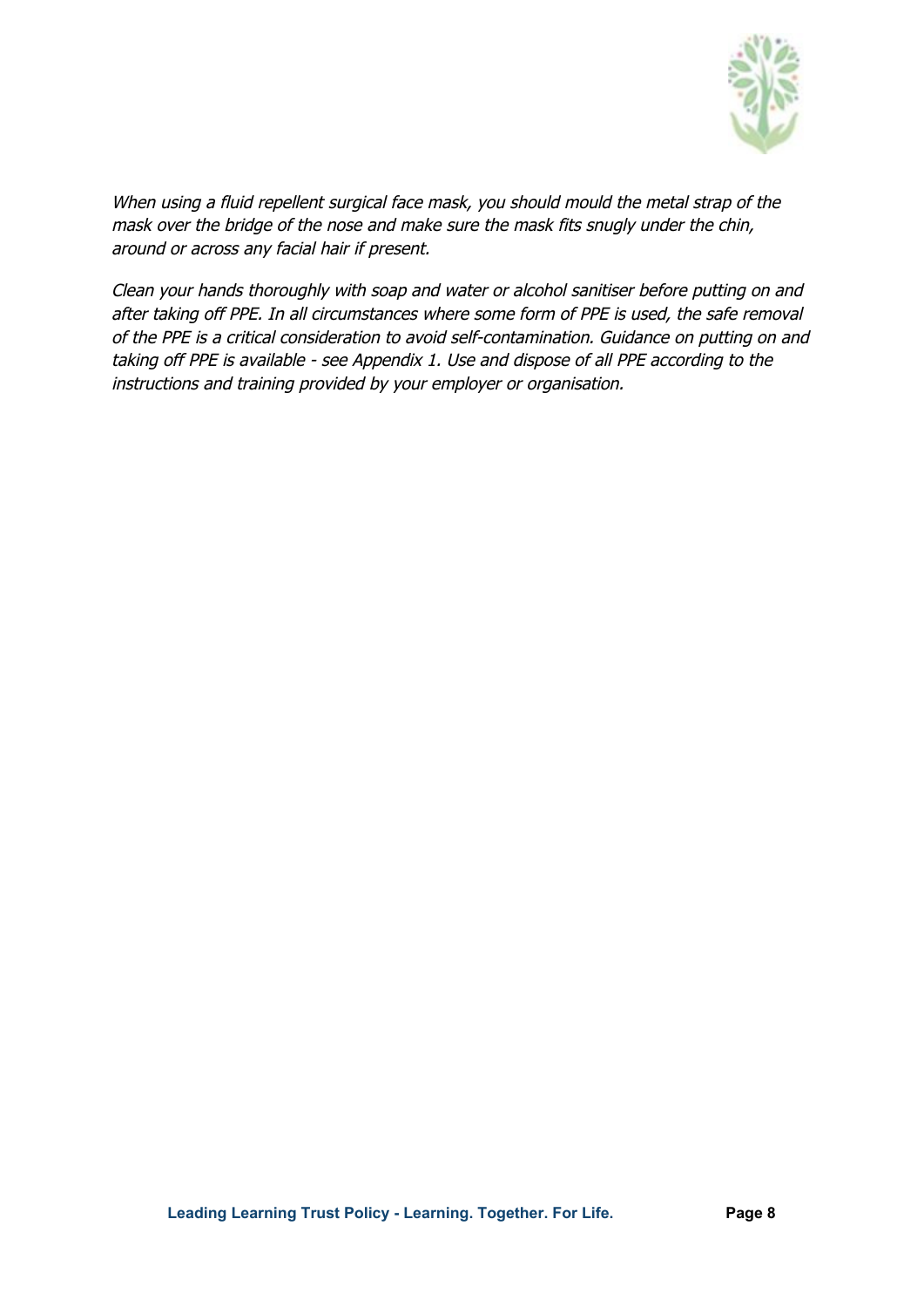

#### <span id="page-8-0"></span>**2.7. Appendix 1 - Guidance on putting on and removing PPE**



**Leading Learning Trust Policy - Learning. Together. For Life. Page 9**